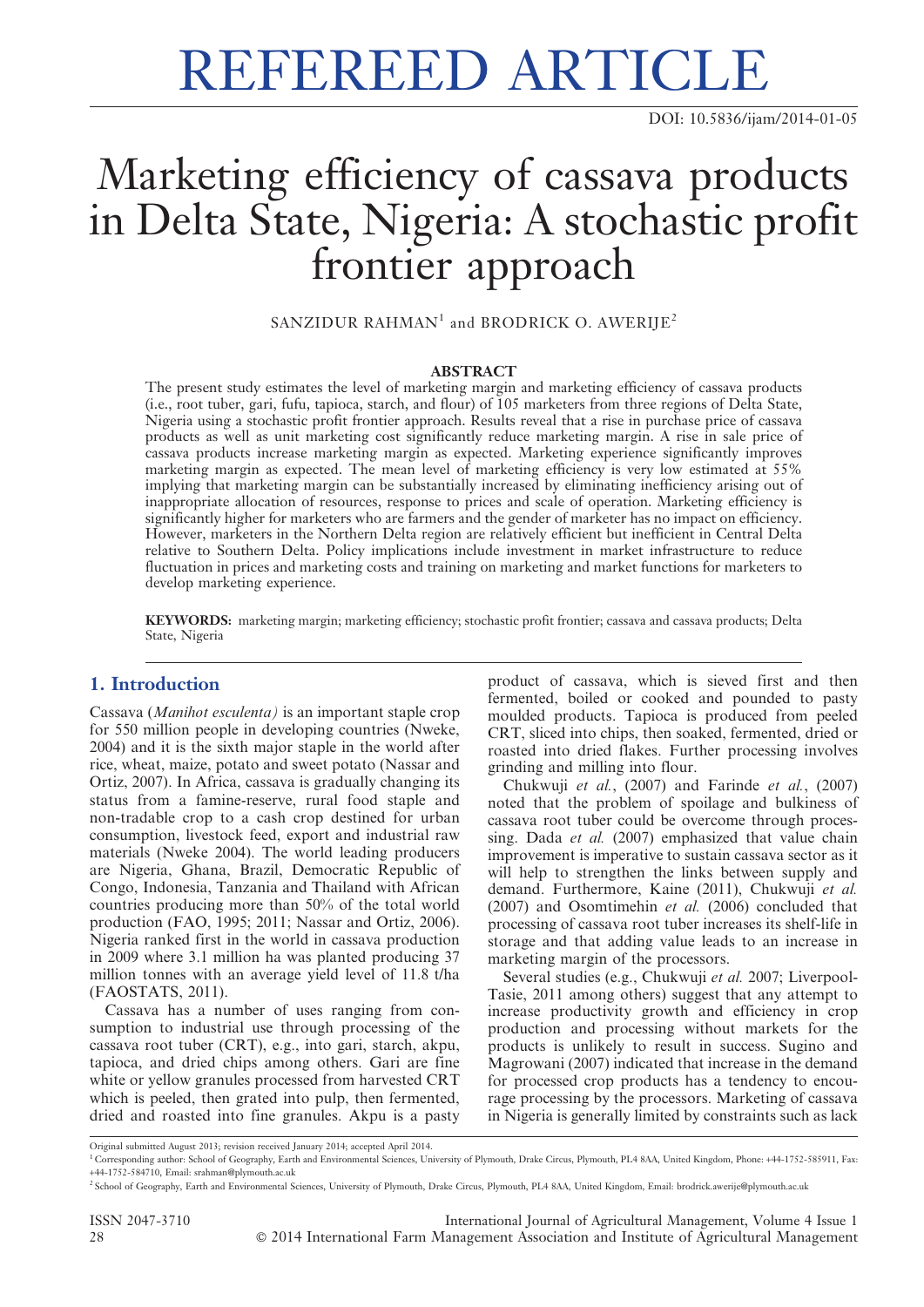of information and infrastructure, such as good road networks, storage facilities, capital and credit provision (Asogwa et al. 2011; Erhabor and Omokaro, 2011; Okoh and Dominic, 2004; Okoh, 1999). It is imperative that expansion of marketing will greatly enhance productivity, income and employment opportunities for the cassava sector.

Given this backdrop, the main objectives of this study are to: (a) examine the level of marketing margin or profitability in selling cassava and its products; (b) estimate the level of marketing efficiency of individual marketers (i.e., retailers or wholesalers) of cassava and its products; and (c) identify the socio-economic determinants of marketing efficiency of cassava and its products.

In order to analyse marketing efficiency and its determinants, we have applied a stochastic profit frontier approach which is not commonly seen in the existing literature<sup>3</sup>. Conventionally marketing efficiency is computed simply as the ratio of total revenue to total marketing costs or a variant of this (e.g., Odiomenem and Otanwa, 2011; Umar et al., 2011; Afolabi, 2009; Mafimisebi, 2007). Also, standard linear regression methods are commonly used to identify socio-economic determinants of marketing/gross margin (e.g., Odiomenem and Otanwa, 2011; Umar et al., 2011; Afolabi, 2009; Mafimisebi, 2007; Olukosi and Isitor, 1990; Obasi and Mejeha, 2008; and Akinupelu and Adenegan, 2011) which invariably assumes perfect efficiency in marketing. Given widespread evidence of inefficiency in agricultural production in developing economies (Bravo-Ureta et al., 2007), it is unlikely that marketing of agricultural products will be perfectly efficient, as we are aware that the marketing sector is riddled with several constraints (Asogwa et al. 2011; Erhabor and Omokaro, 2011; Okoh and Dominic, 2004; Okoh, 1999).

The paper is structured as follows. Section 2 presents the analytical framework and a description of the study areas and the data. Section 3 presents the results. Section 4 provides discussion and draws policy implications.

### 2. Methodology

#### Measuring marketing efficiency using profit frontier function

The main assumption of using a profit function approach to analyze marketing efficiency is that the marketers engage in marketing activities to maximize marketing margin or profit defined as the difference between total revenue obtained from selling the products minus total variable costs incurred in the marketing process. In this framework marketing inefficiency can arise from two main components – allocative and scale inefficiency. A marketer is said to be allocatively inefficient if it is not using marketing inputs in optimal proportions (e.g., use of labour for loading, transportation, storage, marketing space, utilities, etc.) given their observed prices. A marketer can also be scale inefficient if the marketer does not sell the quantity of products at a selling price which is equal to the marginal cost of marketing. These two sources of inefficiencies can be combined and analyzed through one system which is the profit function framework (e.g., Ali and Flinn, 1989; Kumbhakar et al., 1989; Ali et al., 1994; Wang, et al., 1996 and Rahman, 2003 used this framework to analyze efficiency in agricultural production).

A profit function approach is appropriate to estimate firm specific efficiency directly when firms face different prices and have different factor endowments (e.g., Kumbhakar et al., 1989; Ali and Flinn, 1989; Ali et al., 1994; Wang et al., 1996; Kumbhakar, 2001; Rahman, 2003), which is more appropriate in the context of marketing. Broadly, the profit function approach combines the concepts of technical, allocative and scale inefficiency in the profit relationship and any errors in the production decision are assumed to be translated into lower profits or revenue for the producer (Ali et al., 1994). Therefore, for our purpose, we define marketing efficiency as the ability of a marketer to achieve highest possible marketing margin or profit given purchase and selling prices of the products and the levels of fixed factors of the firm, and in this context marketing inefficiency is defined as loss of profit/margin from not operating on the frontier.

Furthermore, we adopt Battese and Coelli (1995) model to identify the determinants of marketing inefficiency where these can be expressed as a linear function of the explanatory variables reflecting firm specific characteristics and can be estimated along with firm specific marketing/profit efficiency scores in a single stage estimation procedure.

#### The stochastic profit frontier model

The stochastic profit function is defined as

$$
\pi_i = f(P_i, Z_i). \exp\left(\xi_i\right) \tag{1}
$$

where  $\pi_i$  is normalized profit of the *i*th firm defined as gross revenue less variable cost, divided by firm-specific output price  $(P_v)$ ;  $P_i$  is the vector of variable input prices faced by the *i*th firm divided by output price  $(P_v)$ ;  $Z_i$  is the vector of fixed factor of the *i*th firm;  $\xi$  is an error term; and  $i=1, \ldots, n$ , is the number of firms in the sample.

The error term  $\xi$  is assumed to behave in a manner consistent with the frontier concept (Ali and Flinn, 1989), i.e.,

$$
\xi_i = v_i - u_i \tag{1a}
$$

where  $v_i$  are assumed to be independently and identically distributed  $N(0, \sigma^2)$ , two sided random errors, independent of the  $u_i$ s; and the  $u_i$ s are non-negative random variables, associated with inefficiency in production, which are assumed to be independently distributed as truncations at zero of the normal distribution with mean,  $\mu_i = \delta_0 + \sum_{d} \delta_d W_{di}$  and variance  $\sigma_u^2$  (|N( $\mu_i$ , $\sigma_u^2$ )), where  $W_{di}$  is the dth explanatory variable associated with inefficiencies on firm i and  $\delta_0$  and  $\delta_d$  are the unknown parameters.

The marketing/profit efficiency of firm  $i$  in the context of the stochastic frontier profit function is defined as

' 2014 International Farm Management Association and Institute of Agricultural Management 29

 $\delta_d W_{di})\big|\xi_i\big|$  (2)

 $\overline{d=1}$ 

<sup>&</sup>lt;sup>3</sup> The approach is commonly used in analysing agricultural production efficiency (e.g., Ali and Flinn, 1989; Kumbhakar et al., 1989; Wang, et al., 1996 and Rahman, 2003)

 $EFF_i = E[exp(-u_i)|\xi_i] = E[exp(-\delta_0 - \sum_{i=1}^{D}$ International Journal of Agricultural Management, Volume 4 Issue 1 ISSN 2047-3710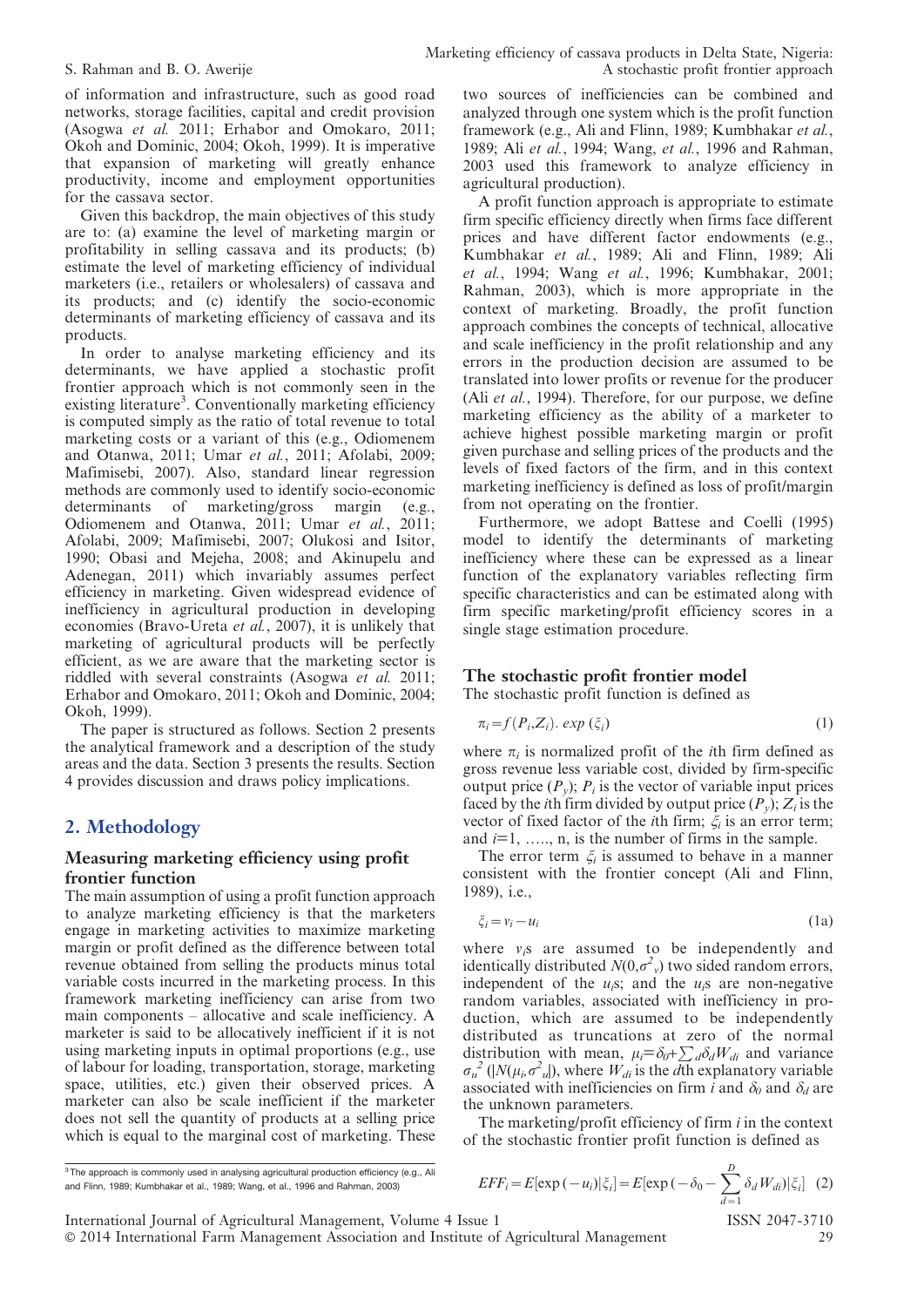where  $E$  is the expectation operator. This is achieved by obtaining the expressions for the conditional expectation  $u_i$  upon the observed value of  $\xi_i$ . The method of maximum likelihood is used to estimate the unknown parameters, with the stochastic frontier and the inefficiency effects functions estimated simultaneously. The likelihood function is expressed in term of the variance parameters,  $\sigma^2 = \sigma_v^2 + \sigma_u^2$  and  $\gamma = \sigma_u^2/\sigma^2$  (Battese and Coelli, 1995).

#### Empirical Model

The general form of the translog profit frontier, dropping the ith subscript for the firm, is defined as:

$$
\ln \pi' = \alpha_0 + \sum_{j=1}^2 \alpha_j \ln P'_j
$$
  
+  $\frac{1}{2} \sum_{j=1}^2 \sum_{k=1}^2 \tau_{jk} \ln P'_j \ln P'_k + \sum_{j=1}^2 \sum_{l=1}^2 \phi_{jl} \ln P'_j \ln Z_l$  (3a)  
+  $\sum_{l=1}^2 \beta_l \ln Z_l + \frac{1}{2} \sum_{l=1}^2 \sum_{l=1}^2 \varphi_{lk} \ln Z_l \ln Z_l + v - u$ 

and

$$
u = \delta_0 + \sum_{d=1}^{7} \delta_d W_d + \omega \tag{3b}
$$

Where:

 $l=1$ 

 $\pi$ <sup>-</sup> restricted marketing margin/profit (total revenue less total cost of variable marketing inputs) normalized by price of output ( $P_y$  – i.e., weighted average sale price of cassava and cassava products)

 $P'$  price of the *j*th input  $(P_i)$  normalized by the output price  $(P_v)$ 

 $j = 1$ , weighted average purchase price of cassava and cassava products

= 2, weighted average marketing cost per unit of product

 $Z_l$  = quantity of fixed input

 $l = 1$ , education of the marketer (completed years of schooling)

 $= 2$ , marketing experience (years of cassava marketing experience)

 $v =$  two sided random error

 $u =$  one sided half-normal error

 $ln =$ natural logarithm

 $W_d$ = variables representing socio-economic characteristics of the firm to explain inefficiency

 $d = 1$ , age (years)

 $= 2$ , main occupation (dummy variable, farming  $=$ 1, 0 otherwise)

 $= 3$ , gender (dummy variable, male  $= 1, 0$  otherwise) = 4, credit received (dummy variable, received credit  $= 1, 0$  otherwise)

= 5, subsistence pressure (number of persons per marketer household)

 $= 6$ , firms located in Central Delta region (dummy variable, Central  $= 1, 0$  otherwise)

 $= 7$ , firms located in South Delta region (dummy variable, South  $= 1, 0$  otherwise)

 $\omega$  = truncated random variable

 $\alpha_0, \alpha_j, \tau_{jk}, \beta_l, \phi_{jb}, \varphi_{lt}, \delta_0$ , and  $\delta_d$  are the parameters to be estimated.

Study area, sampling procedure and the data Data used for the study were drawn from three regions of Delta state, Nigeria which is situated at the Southsouthern (Niger Delta) part of the country. These are, North, Central and South Delta regions which have different agro-ecological characteristics. The major foods grown in Delta state are cassava (leading producer), yam, plantain, maize, and vegetables (MANR, 2006). Delta state was selected as the case study area for this research because it has the ideal climatic and soil conditions for cultivation of cassava and is a very important staple crop of the state.

Sampling of cassava marketers (i.e., wholesalers/ retailers) was based on the cell structure developed by the Delta State Agricultural Developmental Programme<sup>4</sup>. First, nine local government areas (LGAs) of the total 25 LGAs in the state (3 LGAs from each region) were selected randomly. Next, 35 marketers of cassava and cassava products from each region (i.e., 10–12 marketers from each of the nine LGAs) were selected randomly. This provided a sample size of total 105 marketers (39 marketers from Delta Central, 40 from Delta South and 26 from Delta North regions) spread across 20 markets in these three regions for primary data collection. The criteria used for selecting markets are: (a) markets must trade in cassava and/or cassava products; and (b) markets must operate at least once a week. The average frequency of market day was estimated at 4 days (i.e., every 5<sup>th</sup> day is a market day with a range of 1–7 days).

For primary data collection, a structured questionnaire was administered containing both open and closed type questions. A team of two research assistants (who are agricultural officers from the regional office of the Ministry of Agriculture in Delta State) were trained by the co-author and all three members were involved in collecting primary data using face to face interview method with the marketers in the market place. Interviews took place mainly in English language although the co-author is a native of Delta State, Nigeria. Detailed information on the quantities of cassava and its products that are purchased and marketed, purchase and sale prices of each product, cost of marketing, and constraints in marketing were collected from each marketer. Also, demographic and socio-economic information from each marketer included age of the marketer, years of marketing experience, main occupation, family size, education (completed years of schooling), credit, and gender of the marketer. The survey was conducted during September to December, 2008.

### 3. Results

#### Marketing margin of cassava and its products

Table 1 presents information on revenue, cost and marketing margin per kg of cassava and cassava products marketed for two rounds of supplies per marketer. A total of six products are identified: cassava

<sup>&</sup>lt;sup>4</sup> The paper is developed from the data of co-author's doctoral research project which included an investigation of farm-level productivity and efficiency in production and processing of 315 cassava farmers (105 farmers from each region) and marketing activities/issues related to cassava and its products from 105 marketers (wholesaler/ retailers) located in the same three regions where farm survey was conducted.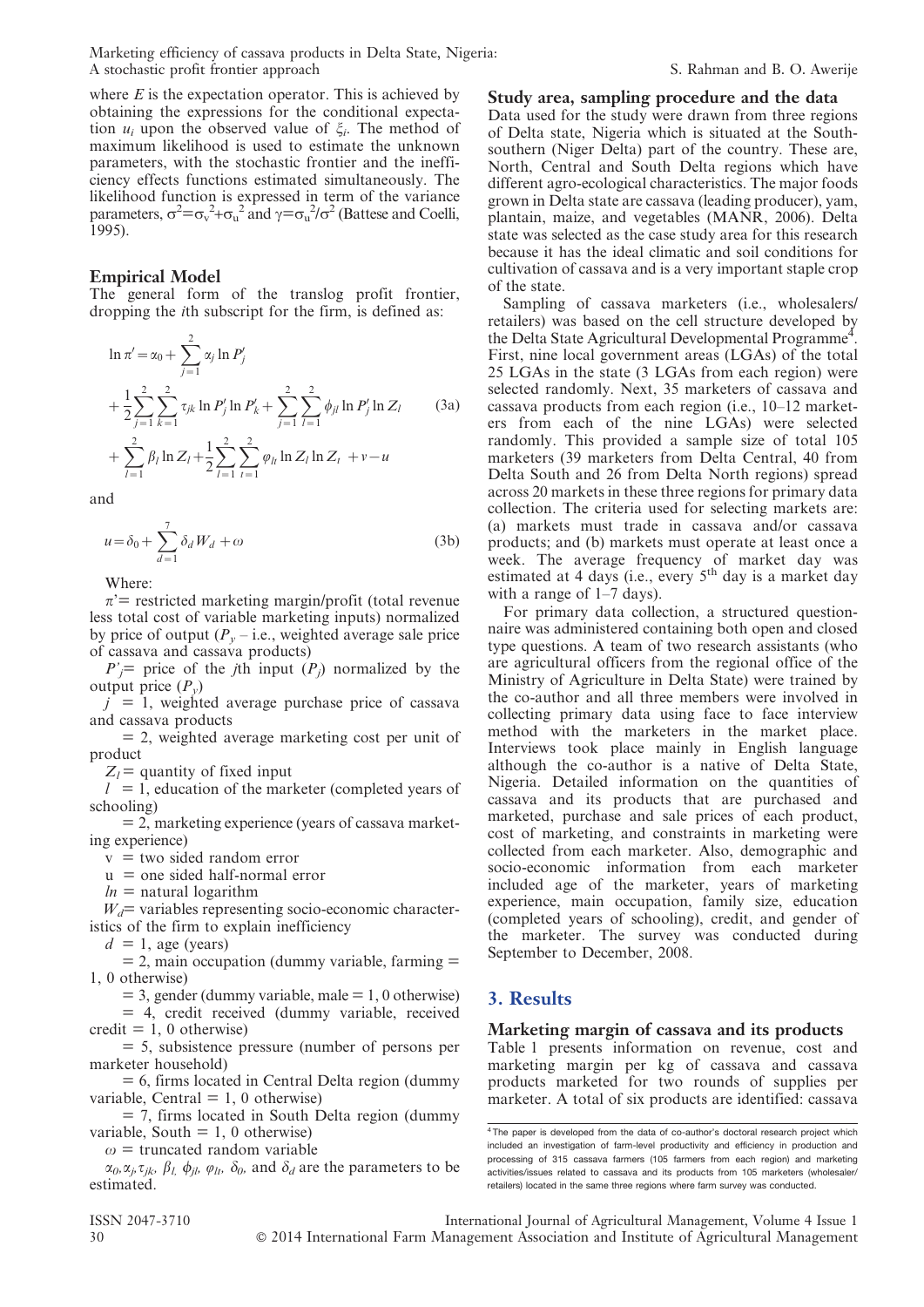Table 1: Marketing margin of cassava and cassava products (per kg)

| <b>Variables</b>                                         | <b>Cassava</b><br>root tuber | Gari  | Cassava<br>starch | Fufu   | <b>Tapioca</b> | Cassava<br>flour |
|----------------------------------------------------------|------------------------------|-------|-------------------|--------|----------------|------------------|
| Prices (per kg)                                          |                              |       |                   |        |                |                  |
| Sale price of the product                                | 28.41                        | 79.84 | 110.05            | 101.37 | 252.93         | 206.43           |
| Purchase price of the product by the marketer            | 16.22                        | 57.22 | 78.51             | 71.52  | 121.08         | 134.63           |
| Ratio of price difference (Sale price/Purchase<br>price) | 1.75                         | 1.40  | 1.40              | 1.42   | 2.09           | 1.53             |
| Revenue (per kg)                                         |                              |       |                   |        |                |                  |
| Total revenue from sale (TR)                             | 28.41                        | 79.84 | 110.05            | 101.38 | 252.93         | 206.43           |
| Cost (per kg)                                            |                              |       |                   |        |                |                  |
| Product purchase cost (PC)                               | 16.22                        | 57.22 | 78.51             | 71.52  | 121.08         | 134.63           |
| Marketing cost (per kg)                                  |                              |       |                   |        |                |                  |
| Fees                                                     | 0.43                         | 0.42  | 0.42              | 0.43   | 0.42           | 0.42             |
| Cost of utilities                                        | 0.52                         | 0.52  | 0.53              | 0.52   | 0.52           | 0.53             |
| Loading cost                                             | 2.15                         | 2.12  | 2.19              | 2.21   | 2.05           | 2.04             |
| Transportation cost                                      | 3.42                         | 3.43  | 3.40              | 3.48   | 3.46           | 3.62             |
| Rent                                                     | 0.47                         | 0.46  | 0.47              | 0.48   | 0.47           | 0.46             |
| <b>Total marketing cost (MC)</b>                         | 6.99                         | 6.97  | 7.00              | 7.12   | 6.93           | 7.07             |
| Total cost $TC = PC+MC$                                  | 23.22                        | 64.18 | 85.51             | 78.64  | 128.01         | 141.71           |
| Marketing Margin (Profit) per kg ( $\pi$ = TR– TC)       | 5.19                         | 15.66 | 24.54             | 22.74  | 124.93         | 64.72            |
| Percent of marketers selling the product (%)             | 87                           | 89    | 58                | 66     | 71             | 47               |

Source: Computed from Field Survey, 2008.

root tuber, gari, starch, fufu, tapioca and cassava flour<sup>5</sup>. Marketers are involved in marketing multiple products with a mean of 4.17 products. The marketing margin varies significantly across product types  $(p<0.000$  from ANOVA) and is highest for tapioca followed by cassava flour and lowest for cassava root tuber. The main contributor to marketing margin is the difference between the purchase price and sale price of the products. Although such price difference is highest for tapioca (209%), the second highest difference  $(175%)$  is for cassava root tuber whereas its marketing margin is lowest. Gari is the most popular processed cassava which provides marketing margin three times that of cassava root tuber.

Processing cassava into various products is largely labour intensive. For example, average processing time of 100 kg of cassava root tuber into gari is 18 hours, cassava flour is 16 hours and tapioca is 28 hours, respectively when traditional method is used (Okorji et al., 2003). Also, recovery rate of the processed product from fresh root tuber varies depending on a number of factors including moisture content, method of processing and use of equipment. For example, the approximate conversion rate of fresh root tuber into gari is 15–20% (Hahn, 1992). Therefore, the mark-up of the purchase price of the processed product seen in Table 1 somewhat reflects these underlying costs incurred in processing cassava into value added products by the farmers/processors.

The marketing cost of cassava and/its products is relatively low and is similar across products ranging from Naira (N) 6.93–7.12 per kg (Tables  $1$ <sup>6</sup>. A number of elements make up the total marketing cost. These are: (a) fees (includes commission, and fees for agent, association and council), (b) cost of utilities (includes costs of storage, security, electricity, and water supply), (c) loading cost

(mainly labour cost for loading and unloading of products), (d) transportation cost (from the point of purchase to the market; the average distance was estimated at  $2.93 + 3.13$  km with a range of 1–15 km), and (e) rent for market stall/space. Loading and transportation account for 79% of the total marketing cost. In the cassava marketing process, there are intermediaries (known as commission/assembling agents) who buy cassava root tubers and their products from farmers and processors. They may also be farmers and/or processors themselves buying small quantities from other farmers and processors as they come into the market. After procuring products, they reassemble and resell to the wholesalers, processors, industries, retailers and final consumers within the market. These intermediaries charge commissions at a fixed rate. Each market is managed by a marketing association who also charges fees. Also, each market is regulated by local council who also charges fees. Loading and unloading of cassava and its products is largely done by hired labourer paid at market wage rate. The main mode of transporting cassava and its products are by hired pick-up van noted by 92.7% of marketers.

### Quantity of products marketed and

socio-economic characteristics of the marketers Table 2 presents the distribution and summary statistics of the variables used in the profit frontier model and is also classified by regions. It is clear from Table 2 that the actual amount of products marketed varies by per marketer as well as by region. Overall, the dominant product marketed is gari followed by cassava root tuber and starch. This is because gari is an important staple in this state and hence the market for gari trade is relatively large as compared to other high value processed products. At the individual marketer level, the actual marketing margin from trading in cassava and its products is substantially high but lowest in Delta Central. High marketing margin was made possible by

<sup>5</sup> Other cassava products such as chips and biscuits are not found to be traded by these marketers.

 $6$  In late September 2014, 100 Naira was approximately equivalent to £0.38,  $\in$ 0.47, and \$0.61 (www.xe.com)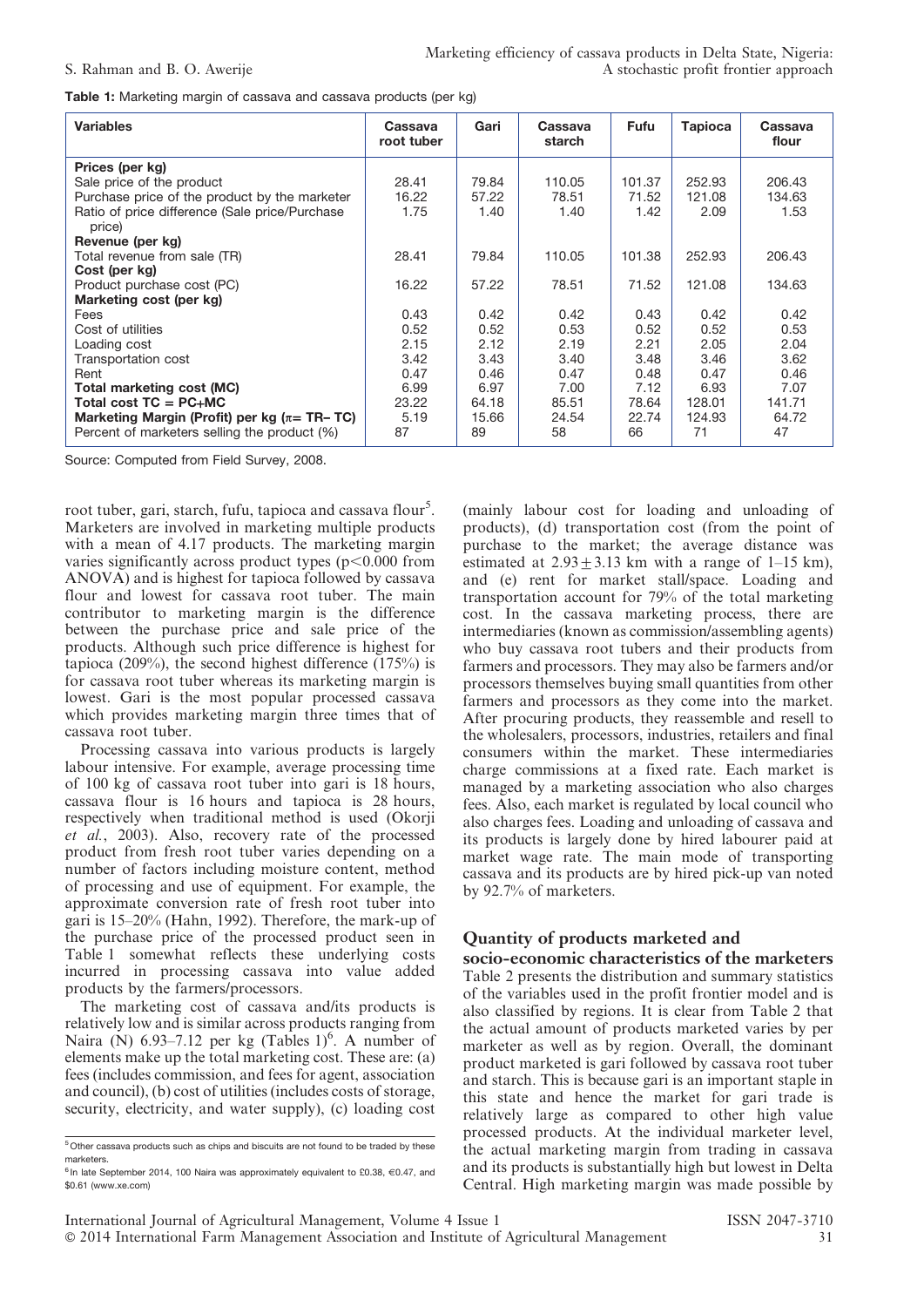Marketing efficiency of cassava products in Delta State, Nigeria: A stochastic profit frontier approach S. Rahman and B. O. Awerije

| Table 2: Summary statistics of the variables used in the model (per marketer) |  |
|-------------------------------------------------------------------------------|--|
|-------------------------------------------------------------------------------|--|

| <b>Variables</b>                      | <b>Definition and measurement</b>                                            | <b>Delta</b><br><b>Central</b> | <b>Delta</b><br><b>South</b> | <b>Delta</b><br><b>North</b> | <b>Overall</b> |                              |
|---------------------------------------|------------------------------------------------------------------------------|--------------------------------|------------------------------|------------------------------|----------------|------------------------------|
|                                       |                                                                              | Mean                           | Mean                         | Mean                         | Mean           | <b>Standard</b><br>deviation |
| Products, marketing margin and prices |                                                                              |                                |                              |                              |                |                              |
| Cassava root tuber                    | Quantity sold per marketer (kg)                                              | 2235.87                        | 2710.70                      | 4617.30                      | 3006.45        | 2326.65                      |
| Gari                                  | Quantity sold per marketer (kg)                                              | 2189.70                        | 4292.55                      | 3960.92                      | 3429.41        | 2575.93                      |
| Fufu                                  | Quantity sold per marketer (kg)                                              | 245.02                         | 421.35                       | 1439.35                      | 606.95         | 793.07                       |
| Cassava starch                        | Quantity sold per marketer (kg)                                              | 1871.28                        | 578.87                       | 626.92                       | 1070.81        | 1907.36                      |
| Tapioca                               | Quantity sold per marketer (kg)                                              | 730.52                         | 606.75                       | 412.69                       | 604.66         | 687.28                       |
| Cassava flour                         | Quantity sold per marketer (kg)                                              | 67.67                          | 577.25                       | 925.77                       | 473.90         | 761.14                       |
| Marketing margin                      | Profit per marketer (Naira)                                                  | 172608.90                      | 235540.25                    | 261159.00                    | 218505.90      | 162998.20                    |
| Sale price                            | Weighted average of six product<br>sale prices (Naira per kg)                | 84.49                          | 87.52                        | 82.29                        | 85.09          | 28.34                        |
| Purchase price                        | Weighted average of six product<br>purchase prices (Naira per kg)            | 52.45                          | 52.79                        | 51.46                        | 52.58          | 15.55                        |
| Marketing price                       | Weighted average of unit<br>marketing cost of six products<br>(Naira per kg) | 6.83                           | 6.86                         | 7.30                         | 6.95           | 1.22                         |
| Socio-economic factors                |                                                                              |                                |                              |                              |                |                              |
| Education                             | Completed years of schooling<br>(Years)                                      | 6.54                           | 6.42                         | 5.04                         | 6.12           | 4.22                         |
| Marketing experience                  | Years of marketing cassava and<br>cassava products (Years)                   | 11.41                          | 15.88                        | 12.31                        | 13.33          | 8.56                         |
| Age                                   | Age of the marketer (years)                                                  | 37.69                          | 44.45                        | 45.19                        | 42.12          | 12.85                        |
| Main occupation                       | Dummy $(1 = if farmer, 0 =$<br>otherwise)                                    | 0.56                           | 0.45                         | 0.58                         | 0.52           | $-$                          |
| Credit facility                       | Dummy $(1 = if received credit,$<br>$0=$ otherwise)                          | 0.28                           | 0.55                         | 0.42                         | 0.42           | $- -$                        |
| Gender                                | Dummy $(1 = if male, 0 = otherwise)$                                         | 0.38                           | 0.30                         | 0.50                         | 0.38           |                              |
| Subsistence pressure                  | Number of persons per household                                              | 6.18                           | 5.40                         | 5.38                         | 5.83           | 2.25                         |
| Central Delta state                   | Dummy (1= if Central Delta,<br>$0=$ otherwise)                               | 1.00                           |                              |                              | 0.37           | $=$                          |
| South Delta state                     | Dummy $(1 = if South Delta,$<br>$0=$ otherwise)                              |                                | 1.00                         | $-$                          | 0.38           |                              |
| North Delta state                     | Dummy (1= if North Delta,<br>$0=$ otherwise)                                 | $-$                            | $-$                          | 1.00                         | 0.25           | $-$                          |
| Number of<br>observations             |                                                                              | 39                             | 40                           | 26                           | 105            |                              |

large differences in the purchase and sale prices of individual products (Table 1). Such large difference still existed between the weighted average purchase price of six products (computed at N 52.58 per kg overall) and the weighted average sale price of six products (computed at N 85.09 per kg overall). The weighted average marketing cost per unit of product sold is only N 6.95 per kg and is slightly higher in Delta North at N 7.30 per kg.

The lower panel of Table 2 provides the summary statistics of the socio-economic characteristics of the marketers which also vary by regions to some extent. The average level of education is just above the primary level of 6.12 years, average age (or overall experience) is 42.1 years, 52% of the marketers are actually farmers, only 38% are male indicating that cassava marketing is largely a female affair, subsistence pressure (i.e., family size) is 5.8 persons per household, and 42% of the marketers had some access to credit which establishes the case of a lack of financial support for an apparently costly business. The access to credit is lowest for marketers in Delta Central where only 25% received any credit.

Marketing efficiency of cassava and its products One main limitation and/or criticism in applying a profit function model in a cross-section of data is the lack of variation in input and output prices. The geographical dispersion of the sampled marketers and imperfections in the markets in Nigeria ensure adequate variability in prices at any given point in time. However, a valid test is required to confirm this intuition. In our sample, both the purchase prices and the sale prices of cassava and cassava products varied widely across regions. Formal F-tests for differences in the purchase prices and sale prices of cassava and its products among the three regions rejected the null-hypothesis of 'no-difference' for most of the cases (except purchase prices of gari and fufu), thereby confirming that significant price variations exist in our sample, and hence, the application of the profit function model is justified (Table 3). In the model, the weighted average sale price per kg and purchase price per kg of six products was used (i.e., total value of sales divided by total quantity of all six products sold/purchased) which are also significantly different across regions (Table 3). These weighted average sale and purchase prices actually reflect true prices received and paid by the marketers. This is because not all marketers are involved in selling all six products. The weighted average price of marketing per kg (i.e., unit marketing cost), however, is not significantly different across regions.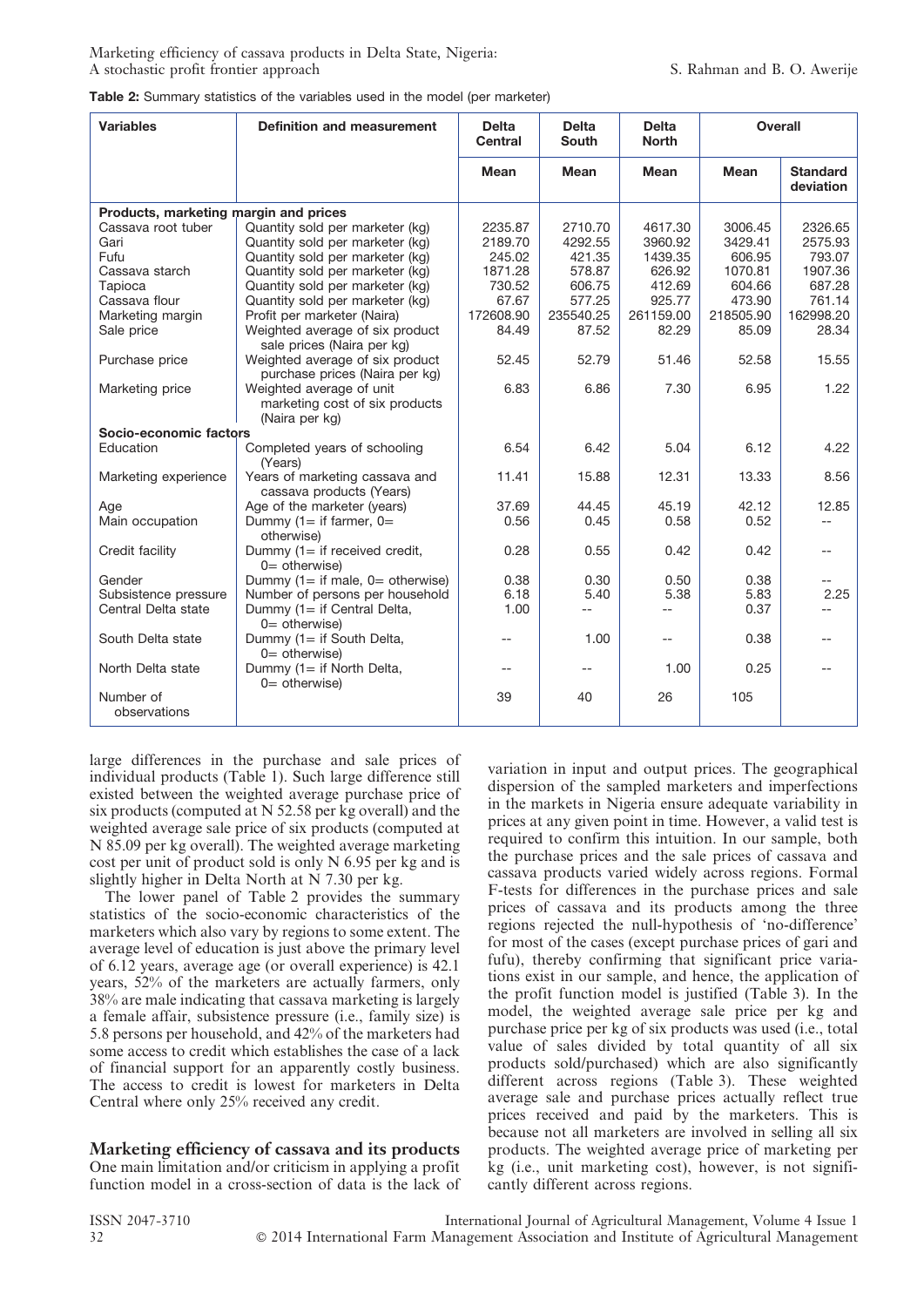#### Table 3: Test of hypothesis

| <b>Hypothesis</b>                                              | <b>Null-hypothesis</b>                                                                   | <b>Test statistic</b>                    | <b>Critical</b><br>value | <b>Decision</b>                                               |
|----------------------------------------------------------------|------------------------------------------------------------------------------------------|------------------------------------------|--------------------------|---------------------------------------------------------------|
| Prices do not vary across regions<br>Purchase price of cassava | H <sub>0</sub> : $P_{i11} = P_{i12} = P_{i13} = 0$                                       | F-statistic                              | $11.20***$               | Significant variation in prices<br>across regions             |
| Purchase price of gari                                         | H <sub>0</sub> : $P_{i21} = P_{i22} = P_{i23} = 0$                                       | F-statistic                              | 0.86                     | No significant variation in<br>prices across regions          |
| Purchase price of starch                                       | H <sub>0</sub> : $P_{i31} = P_{i32} = P_{i33} = 0$                                       | F-statistic                              | 18.06***                 | Significant variation in prices<br>across regions             |
| Purchase price of fufu                                         | H <sub>0</sub> : $P_{i41} = P_{i42} = P_{i43} = 0$                                       | F-statistic                              | 0.20                     | No significant variation in<br>prices across regions          |
| Purchase price of tapioca                                      | H <sub>0</sub> : $P_{i51} = P_{i52} = P_{i53} = 0$                                       | F-statistic                              | 46.62***                 | Significant variation in prices<br>across regions             |
| Purchase price of cassava flour                                | H <sub>0</sub> : $P_{i61} = P_{i62} = P_{i63} = 0$                                       | F-statistic                              | $11.43***$               | Significant variation in prices<br>across regions             |
| Weighted average purchase price of<br>all six crops            | H <sub>0</sub> : $P_{i1} = P_{i2} = P_{i3} = 0$                                          | F-statistic                              | $2.71*$                  | Significant variation in prices<br>across regions             |
| Sale price of cassava                                          | H <sub>0</sub> : $P_{v11} = P_{v12} = P_{v13} = 0$                                       | F-statistic                              | $6.94***$                | Significant variation in prices<br>across regions             |
| Sale price of gari                                             | H <sub>0</sub> : $P_{y21} = P_{y22} = P_{y23} = 0$                                       | F-statistic                              | $2.68*$                  | Significant variation in prices<br>across regions             |
| Sale price of starch                                           | H <sub>0</sub> : $P_{v31} = P_{v32} = P_{v33} = 0$                                       | F-statistic                              | 76.50***                 | Significant variation in prices<br>across regions             |
| Sale price of fufu                                             | H <sub>0</sub> : $P_{v41} = P_{v42} = P_{v43} = 0$                                       | F-statistic                              | $26.03***$               | Significant variation in prices<br>across regions             |
| Sale price of tapioca                                          | H <sub>0</sub> : $P_{\gamma 51} = P_{\gamma 52} = P_{\gamma 53} = 0$                     | F-statistic                              | 39.45***                 | Significant variation in prices<br>across regions             |
| Sale price of cassava flour                                    | H <sub>0</sub> : $P_{\gamma61} = P_{\gamma62} = P_{\gamma63} = 0$                        | F-statistic                              | $12.12***$               | Significant variation in prices<br>across regions             |
| Weighted average sale price of all<br>six crops                | H <sub>0</sub> : $P_{V1} = P_{V2} = P_{V3} = 0$                                          | <b>F-statistic</b>                       | $2.80*$                  | Significant variation in prices<br>across regions             |
| Weighted average unit marketing<br>cost of all six products    | $H_0$ : $P_{m1} = P_{m2} = P_{m3} = 0$                                                   | F-statistic                              | 1.39                     | No significant variation in<br>prices across regions          |
| Functional form test (Translog vs.<br>Cobb-Douglas)            | H <sub>0</sub> : $\tau_{ik} = \phi_{kl} = \varphi_{lt} = 0$ for all<br>$i, k, l,$ and t. | LR: $\chi^2$ ( $v, 0.95$ )<br>18.31      | 121.97***                | Translog model is<br>appropriate                              |
| Frontier vs. OLS (i.e., no inefficiency<br>component)          | $H_0$ : M3T=0                                                                            | z-statistic                              | $50.29***$               | Frontier is appropriate, not<br>OLS                           |
| Presence of inefficiency                                       | $H_0: γ=0$                                                                               | LR: $\chi^2$ ( $v, 0.95$ )<br>3.84       | 175.13***                | Significant level of<br>inefficiencies exist                  |
| Effect of socio-economic factors on<br>marketing inefficiency  | $H_0$ : $\delta_1 = \delta_2 = \ldots = \delta_7 = 0$                                    | LR: $\chi^2$ ( $_{\nu, 0.95}$ )<br>14.07 | 26.65***                 | Inefficiencies are jointly<br>explained by these<br>variables |

Note: \*\*\* significant at 1 percent level  $(p<0.01)$ .

\*\*significant at 5 percent level  $(p<0.05)$ .

\*significant at 10 percent level  $(p<0.10)$ .

Table 4 presents the maximum likelihood estimation of the stochastic profit frontier jointly with inefficiency effects function. Prior to discussing the results, we report the series of hypothesis tests conducted to select the functional form and to decide whether the stochastic profit frontier model is an appropriate choice rather than an average profit function. We also test for the validity of the variables used to explain marketing inefficiency. The results are reported at the lower panel of Table 3.

The first test was conducted to determine the appropriate functional form, i.e., the choice between Cobb-Douglas vs. translog functional form  $(H_0: \tau_{ik}=\phi_{kl}=\phi_{lt}=0$ for all  $j$ ,  $k$ ,  $l$ , and  $n$ ). Generalised Likelihood Ratio (LR) tests confirmed that the choice of translog profit function is a better representation of the true marketing structure. Once the functional form is chosen, next we checked the sign of the third moment and the skewness of the OLS (Ordinary Least Squares) residuals of the data in order to justify use of the stochastic frontier framework (and

hence the Maximum Likelihood Estimation procedure). The computed value of Coelli's (1996) standard normal skewness statistic (M3T) based on the third moment of the OLS residuals is presented in Table 3 which is tested against  $H_0$ : M3T=0. The null hypothesis of 'no inefficiency component' is strongly rejected and, therefore, use of the stochastic frontier framework is justified. The coefficient of  $\gamma$  reported at the bottom of Table 4 also strongly suggests presence of marketing inefficiency. The null hypothesis of 'no efficiency effects' (i.e.,  $H_0$ :  $\delta_1=\delta_2=\ldots=\delta_7=0$  is rejected at the 1% level of significance, implying that all these variables jointly have an influence on the marketing efficiency scores of individual marketers. Thus, a significant part of the variability in margin/profit among marketers is explained by the existing differences in the levels of allocative and scale inefficiency.

A total of 64% of the coefficients on the variables are significantly different from zero, implying satisfactory fit which was also supported by Wald Chi-square test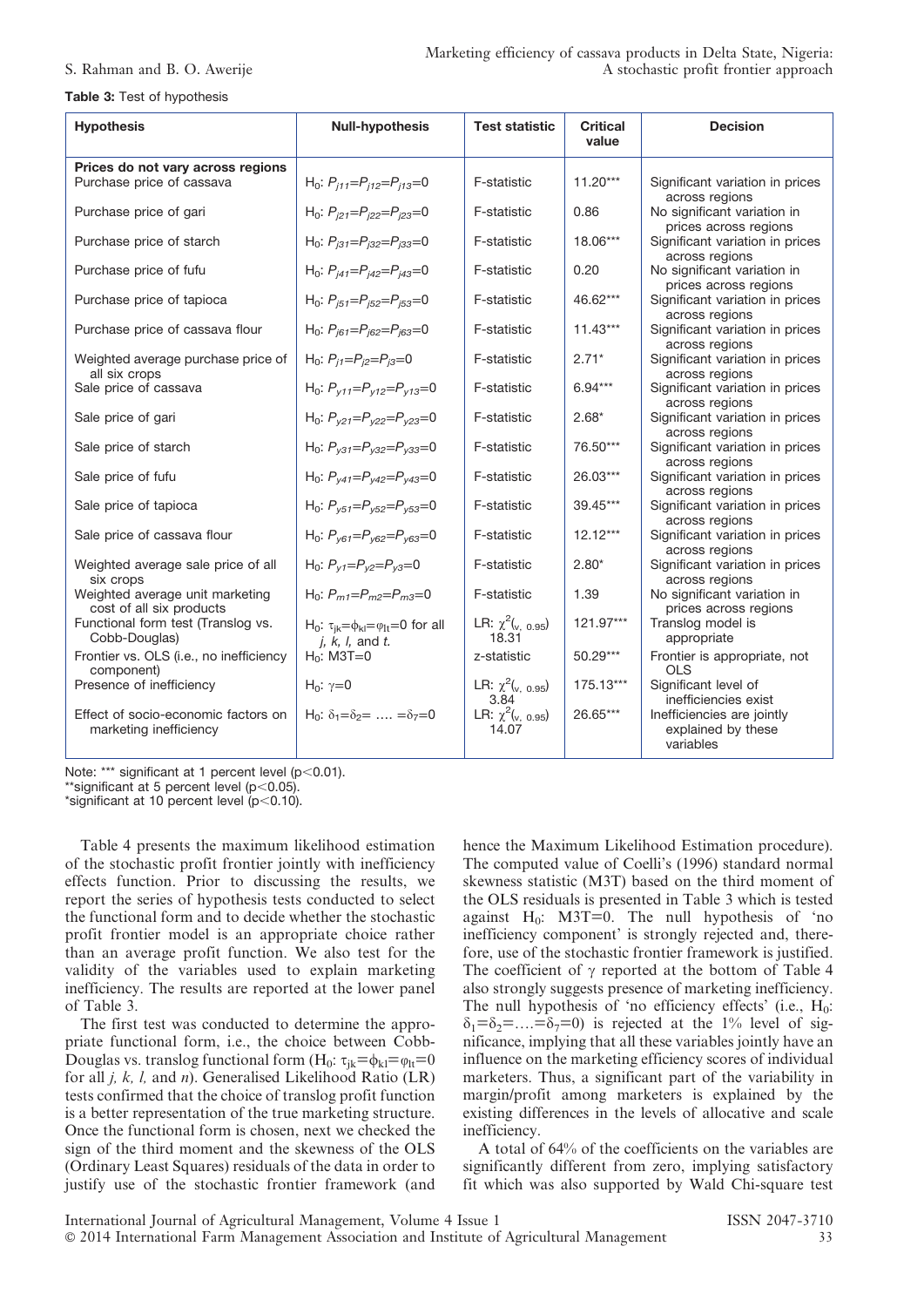Table 4: Maximum likelihood estimates of the profit frontier function

| <b>Variables</b>                                                                                | <b>Parameters</b>     | <b>Coefficients</b> | t-ratio  |
|-------------------------------------------------------------------------------------------------|-----------------------|---------------------|----------|
| <b>Profit function</b>                                                                          |                       |                     |          |
| Constant                                                                                        | $\alpha_0$            | 8.6018***           | 170.66   |
| In Cassava purchase price ( $lnP'_{W}$ )                                                        | $\alpha_{\rm W}$      | $-1.6521***$        | $-6.90$  |
| In Marketing cost per unit ( $lnPM$ )                                                           | $\alpha_{\mathsf{M}}$ | $-0.3913***$        | $-72.87$ |
| $\frac{1}{2}$ (In Cassava purchase price) <sup>2</sup> (InP' <sub>W</sub> ) <sup>2</sup>        | $\tau_{WW}$           | $-4.6789***$        | $-5.26$  |
| $\frac{1}{2}$ (In Marketing cost per unit) <sup>2</sup> (InP' <sub>M</sub> ) <sup>2</sup>       | $\tau$ <sub>MM</sub>  | $-2.2187***$        | $-35.78$ |
| In Cassava purchase price * In Marketing cost per unit (InP' <sub>w</sub> * InP' <sub>M</sub> ) | $\tau_{WM}$           | $-0.2430$           | $-0.18$  |
| In Cassava purchase price * In Education (InP' <sub>W</sub> * In $Z_{E}$ )                      | $\Phi$ <sub>WE</sub>  | $0.8523**$          | 2.26     |
| In Cassava purchase price $*$ In Marketing experience (InP' <sub>w</sub> $*$ InZ <sub>x</sub> ) | $\phi_{\text{WX}}$    | 1.0590***           | 63.12    |
| In Marketing cost per unit * In Education (InP' <sub>M</sub> * InZ <sub>F</sub> )               | $\Phi_{ME}$           | $-0.0178$           | $-0.48$  |
| In Marketing cost per unit * In Marketing experience (InP' <sub>M</sub> * InZ <sub>x</sub> )    | $\phi$ <sub>MX</sub>  | 0.0903              | 0.87     |
| In Education ( $ln ZE$ )                                                                        | $\beta$ E             | 0.0050              | 0.17     |
| In Marketing experience (InZx)                                                                  | $\beta_{\sf X}$       | $0.0154**$          | 1.96     |
| $\frac{1}{2}$ (In Education) <sup>2</sup> (InZ <sub>E</sub> ) <sup>2</sup>                      | $\varphi$ EE          | $-0.0071$           | $-0.25$  |
| $\frac{1}{2}$ (In Marketing experience) <sup>2</sup> (InZ <sub>x</sub> ) <sup>2</sup>           | $\varphi_{\rm XX}$    | $-0.1614***$        | $-6.09$  |
| In Education * In Marketing experience (In $Z_F$ * In $Z_x$ )                                   | $\varphi$ EX          | $0.1114***$         | 2.55     |
| <b>Variance Parameters</b>                                                                      |                       |                     |          |
| $\sigma^2 = \sigma_u^2 + \sigma_v^2$                                                            | $\sigma^2$            | 1.5571***           | 86.73    |
| $\gamma = \sigma_u^2/(\sigma_u^2 + \sigma_v^2)$                                                 | $\gamma$              | $0.99***$           | 184.23   |
| Log likelihood                                                                                  |                       |                     |          |
| <b>Inefficiency effects</b>                                                                     |                       |                     |          |
| Constant                                                                                        | $\delta_0$            | $-1.3822$           | $-1.06$  |
| Age                                                                                             | $\delta_1$            | 0.0081              | 0.40     |
| Main occupation is farming                                                                      | $\delta_2$            | $-1.4789***$        | $-2.79$  |
| Gender                                                                                          | $\delta_3$            | $-0.7490$           | $-1.32$  |
| Credit received                                                                                 | $\delta_4$            | 0.1594              | 0.31     |
| Subsistence pressure                                                                            | $\delta_5$            | 0.1239              | 1.05     |
| Central delta region                                                                            | $\delta_6$            | 1.4266**            | 2.46     |
| North delta region                                                                              | $\delta$ 7            | $-1.4469*$          | $-1.65$  |
| Number of observations                                                                          |                       | 105                 |          |

Note: \*\*\* significant at 1 percent level ( $p$ <0.01).

 $*$ significant at 5 percent level (p $<$ 0.05).

\*significant at 10 percent level ( $p$ <0.10).

result. To be consistent with theory, we expect the signs of the price variables to be negative, i.e., rise in input prices reduce marketing margin. Although signs of the fixed factors cannot be determined a priori, we expect a positive influence of marketing experience and education on marketing margin. The significance of the interaction term implies that there are non-linearities in the marketing structure and hence justifies the use of translog profit frontier model.

Based on the estimates of the profit frontier function, we computed basic features of the marketing structure, namely, profit/marketing margin elasticities with respect to changes in variable input prices and fixed factors. All the price variables and the fixed factors are mean corrected  $(P_{ij} - \overline{P}_j; Z_{il} - \overline{Z}_l)$  so that the coefficients on the first order terms can be read directly as elasticity of marketing margin. Table 4 clearly shows that the signs of the coefficients on the price variables are negative, consistent with theory, and the fixed factors have the expected positive signs. The purchase price of cassava product has a dominant impact on the marketing margin. The value of the coefficient on purchase price is  $-1.65$ , which is the elasticity value and is substantial. The implication is that a  $10\%$  rise in purchase price of N 5.3 per kg of cassava and its products will reduce marketing margin by 16.5% estimated at N 36,053.5 per marketer. The marketing cost per unit also significantly influence marketing margin but the effect is relatively low, 0.39%. The sale price elasticity is computed as 3.04  $(=1+1.65+0.39)$  and is the most dominant factor in

improving marketing margin as expected<sup>7</sup>. The implication is that a 10% rise in sale price of N 8.5 per kg of cassava and its product will increase marketing margin by 30.4% estimated at N 66,425.8 per marketer. Marketing experience significantly improve marketing margin (0.02%) but education has no significant influence.

#### Determinants of marketing efficiency of cassava and its products

Prior to the discussion of factors influencing marketing efficiency, we present the distribution of marketing efficiency scores of the marketers. The mean level of marketing efficiency is estimated at 55% implying that marketing margin can be substantially increased up to 45% by eliminating inefficiency arising out of inappropriate allocation of resources, response to prices and scale of operation. A total of 52.4% of the marketers are operating at efficiency level of up to 50% which explains the very low level of mean marketing efficiency of these marketers (Table 5).

A total of seven variables representing firm-specific socio-economic factors were used to identify the determinants of marketing inefficiency of cassava and its products. The lower panel of Table 4 presents the results. Results show that marketers whose main occupation is farming (i.e., farmers) are relatively efficient. Gender and subsistence pressure (i.e., family

<sup>&</sup>lt;sup>7</sup> The sale price elasticity  $\eta_{p}=1+\sum \eta_{wi}$ , where  $\eta_{wi}$  is the ith purchase price elasticity.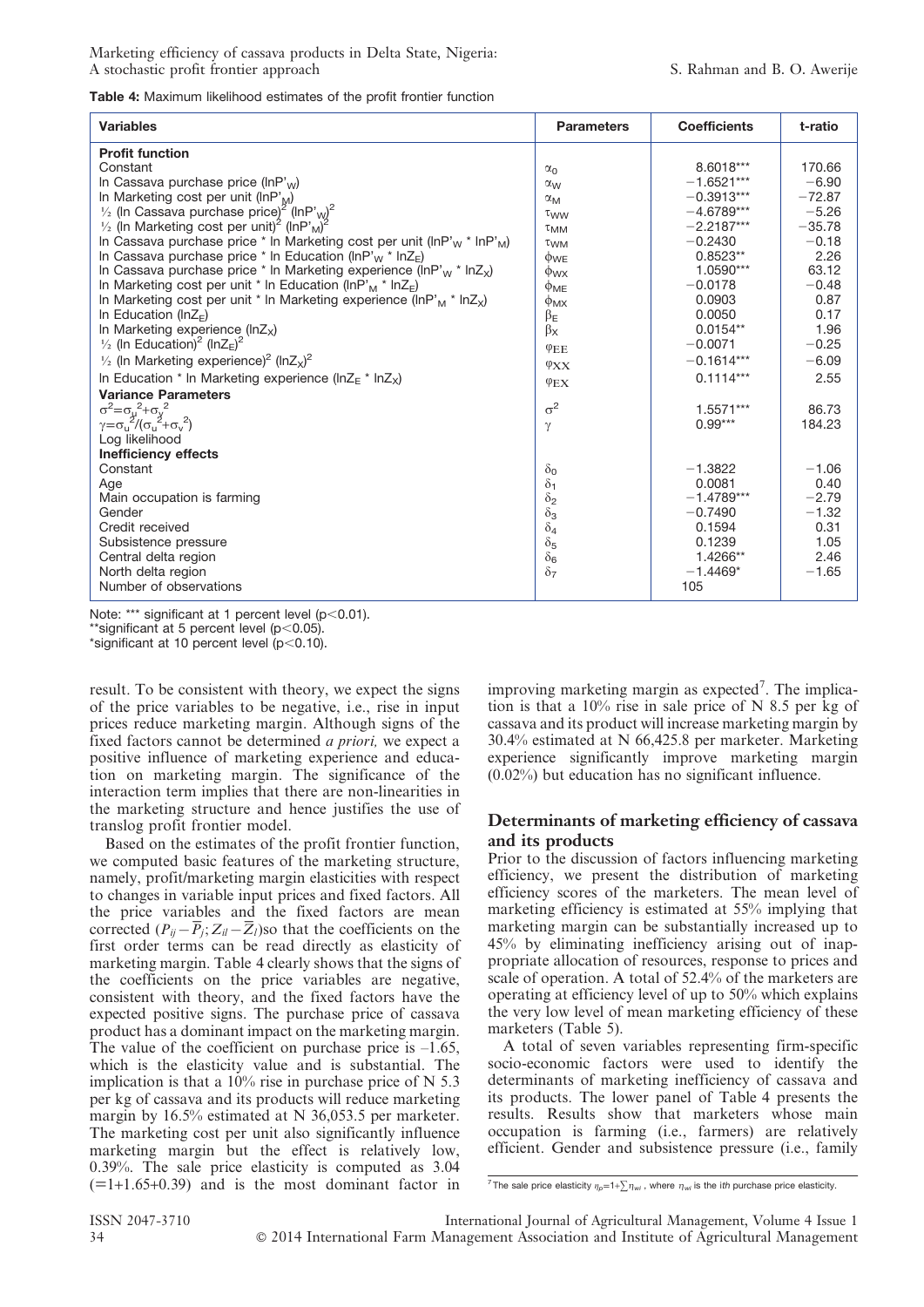|  | Table 5: Distribution of marketing efficiency scores of cassava |  |  |  |  |
|--|-----------------------------------------------------------------|--|--|--|--|
|  | and cassava products                                            |  |  |  |  |

| <b>Efficiency range</b>                                  |                                   |
|----------------------------------------------------------|-----------------------------------|
| Up to $50\%$<br>$51 - 60%$<br>61-70%<br>71-80%<br>81-90% | 52.4<br>12.4<br>1.9<br>6.7<br>5.7 |
| 91-100%<br>Efficiency measures                           | 21.0                              |
| Mean score<br>Standard deviation<br>Minimum<br>Maximum   | 0.55<br>0.29<br>0.02<br>1.00      |
| Number of observations                                   | 105                               |

size) have no significant influence on marketing efficiency. Marketers located at the Northern Delta region are relatively efficient whereas those in Central Delta region are relatively inefficient relative to marketers in Southern Delta whose effects are subsumed in the constant term of the model.

#### 4. Discussion and policy implications

The present study examines the level of marketing margin, marketing efficiency and its determinants of cassava and its products by applying a stochastic profit frontier approach on a survey data of 105 marketers from three regions of Delta State, Nigeria.

Results reveal that marketing margin per kg varies significantly across products and is highest for tapioca followed by cassava flour and lowest for cassava root tuber. The main contributor to marketing margin is the difference between the purchase and sale prices of the products, particularly those with advanced level of processing (e.g., tapioca). For example, the average marketing margin per kg of tapioca is  $\overline{N}$  124.93 whereas for cassava root tuber it is only  $N$  5.19 per kg. This point towards the importance of processing cassava into its value added products to generate higher revenue for the processors as well as marketers. That is a high purchase price of processed products benefits processors/farmers whereas a high sale price of the products benefits marketers. However, on the other hand, Table 2 shows that the highest amount of product traded by each marketer is gari (3,429.4 kg). But marketing margin generated from selling gari is second lowest (Table 1), which is the most popular form of processed cassava. Therefore, the reason for its popularity may lie with the fact that trading in gari requires relatively less upfront investment as compared to other processed products (e.g., tapioca, flour), and yet generates three times more return as compared to selling raw cassava root tuber which requires no processing but is bulky and highly perishable. In fact, 86.5% of the marketers in the survey responded that the main source of their marketing capital is personal savings. This is because although 42% of marketers responded that they had access to some form of credit, the amount from such credit may have been highly inadequate or it was used for other purposes. Also, only 16% of cassava root tuber is processed for industrial use and/or export (Nweke, 2004) which in turn is dominated by gari perhaps.

A rise in the sale price of cassava products boost marketing margin whereas increases in purchase price of cassava products as well as unit marketing cost significantly reduce marketing margin, as expected. The responses to purchase and sale prices of cassava products are in the elastic range (i.e., profit elasticity – 1.65 for purchase price and 3.04 for sale price of cassava products), implying that movements in cassava prices exert substantial influence on marketing margin. Rahman (2003) reported profit elasticities of –0.92 for a rise in input prices (a total of five inputs) and 1.92 for a rise in output price for rice production in Bangladesh.

Significantly positive influence of marketing experience on marketing margin implies that the trade of cassava products requires relevant skills and knowledge about the products acquired mainly through long years of experience. Therefore, any new entrants in this trade will need to overcome the lack of experience through training. Lack of significance of education on marketing margin reinforces the mixed influence of education on efficiency and/or productivity in the agricultural sector. For example, Aye and Mungatana (2011) found significant influence of education on maize production efficiency in Nigeria, but Gelan and Muriithi (2012) did not find any significant influence of education on dairy farm efficiency in East Africa. Also, Asadullah and Rahman (2009) found significant influence of education on rice productivity in Bangladesh but we did not find such influence on profitability in our results.

Results also show that the farmers as marketers are more efficient. The implication is that cassava farmers perform better than general traders in marketing of cassava products as they are well aware of the various aspects of the products, e.g., quality, colour, smell, moisture content, and other attributes. Gender of marketers has no influence on marketing efficiency implying that the relative efficiency of male or female marketers are same. Whether women are more or less efficient than men in farming is a hotly debated issue and results vary among the few studies that were undertaken in Africa during the 1990s (Adesina and Djato, 1997). For example, Adesina and Djato (1997), using a deterministic profit function analysis, concluded that the relative degree of farming efficiency of women is similar to that of men in Cote d'Ivoire, which conforms to our result. Also, marketers located in Central Delta state are relatively inefficient whereas those in North Delta are efficient relative to marketers in South Delta. The reasons may lie with respect to differences in prices, market structure and other unexplained factors. It was observed that the quantity of products traded, unit marketing cost, prices and gross margin are significantly lower in Central Delta region as compared with other two regions.

A number of policy implications can be drawn from this study. Although price for cassava and cassava prices in Nigeria are determined by market forces, high fluctuation in prices (both sale and purchase prices) indicates that the market is not functioning properly. Lack of marketing and processing facilities, inadequate marketing infrastructure, poor road network and transportation facilities were reported as the major constraints by these marketers. All of these factors adversely affect supply of cassava and its products coming to the market and may result in fluctuation in purchase and sale prices,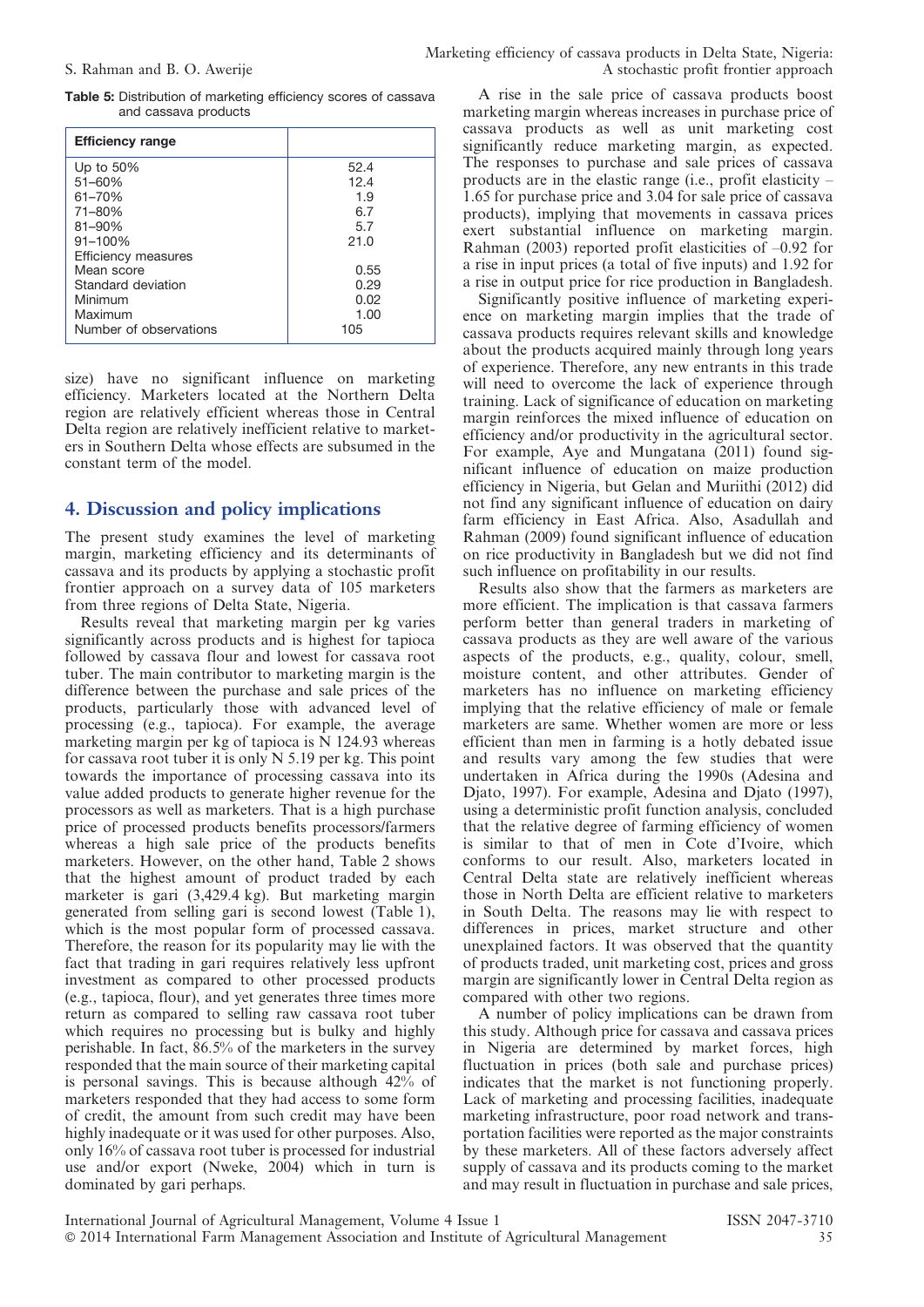marketing costs and marketing margin. Therefore improvements in marketing infrastructure will address these issues and also reduce unit marketing cost which will in turn improve marketing margin. Results also showed that marketing experience significantly improve profitability. One way to improve marketing experience is through building capacity of the marketers. Therefore, investment in training targeted at cassava and cassava product marketers will improve marketing margin. The aforementioned policies needs to be supplemented by region specific measures aimed at improving overall market functions so that the observed regional differences can be reduced.

Although meeting all these policy options are formidable, but effective implementation of these policy measures will increase profitability of marketing cassava and its products that could contribute positively to agricultural growth in Nigeria.

### About the authors

Dr. Sanzidur Rahman is Associate Professor in Rural Development with the School of Geography, Earth and Environmental Sciences, University of Plymouth, UK. The core area of his research is to improve the understanding of the range of factors affecting agricultural and rural development in developing economies and to promote their integration into policy and practice. His specialization is in agricultural economics, specifically, on efficiency and productivity measurements, and underlying determinants of technological change, innovation, and diffusion in agriculture. He has published widely on the topic.

Dr. Brodrick O. Awerije is a Senior Agricultural Officer at the Tree Crops Unit, Delta State Ministry of Agriculture and Natural Resources, Nigeria. He was Involved in planning, evaluation and implementation of agricultural policies in Delta State. He holds a Master's Degree in Sustainable Crop Production from the University of Plymouth, UK completed in 2004. He has also completed PhD from the University of Plymouth, UK in 2014. His main research interest is in economics of agricultural production and marketing as well as agricultural policies. He has published around the topics in Nigeria.

### Acknowledgements

The paper was extracted from the co-author's PhD thesis submitted at the School of Geography, Earth and Environmental Sciences, University of Plymouth, UK in 2013. The data required for this project was generously funded by the Seale-Hayne Educational Trust, UK 2008. The authors gratefully acknowledge the comments of two anonymous reviewers and the editor for constructive and critical comments that have substantially improved this paper. All caveats remain with the authors.

### REFERENCES

Adesina, A.A., and Djato, K.K. (1997). Relative efficiency of women as farm managers: profit function analysis in Cote d'Ivoire. Agricultural Economics 16(1): 47–53. DOI: 10.1016/ S0169-5150(96)01212-1

- Afolabi, J.A. (2009). An assessment of gari marketing in South-Western Nigeria. Journal of Social Science 21(1): 33–38.
- Akinupelu, A.O., and Adenegan, K.O. (2011). Performance of sweet potato marketing system in Umuahia Market, Abia State, Nigeria. Continental Journal of Agricultural Economics 5(1): 7–13.
- Ali, F., Parikh, A., and Shah, M.K. (1994). Measurement of profit efficiency using behavioral and stochastic frontier approaches. Applied Economics 26(2): 181–188. DOI: 10.1080/00036849400000074
- Ali, M., and Flinn, J.C. (1989). Profit efficiency among Basmati rice producers in Pakistan Punjab. American Journal of Agricultural Economics 71(2): 303–310. DOI: 10.2307/1241587
- Asadullah, M.N., and Rahman, S. (2009). Farm productivity and efficiency in rural Bangladesh: the role of education revisited. Applied Economics, 41(1): 17–33. DOI: 10.1080/ 00036840601019125
- Aye, G.C., and Mungatana, E.D. (2011). Technological innovation and efficiency in the Nigerian maize sector: Parametric stochastic and non-parametric distance function approaches. Agrekon: Agricultural Economics Research, Policy and Practice in Southern Africa, 50(4): 1–24. DOI: 10.1080/03031853.2011.617870
- Battese, G., and Coelli, T. (1995). A model for technical inefficiency effects in a stochastic frontier production function for panel data. Empirical Economics 20(2): 325–332. ([http://pages.stern.](http://pages.stern.nyu.edu/~wgreene/FrontierModeling/Reference-Papers/Battese-Coelli-1995.pdf) nyu.edu/~[wgreene/FrontierModeling/Reference-Papers/](http://pages.stern.nyu.edu/~wgreene/FrontierModeling/Reference-Papers/Battese-Coelli-1995.pdf) [Battese-Coelli-1995.pdf](http://pages.stern.nyu.edu/~wgreene/FrontierModeling/Reference-Papers/Battese-Coelli-1995.pdf)) [Accessed July 15, 2013].
- Bravo-Ureta, B.E., Solis, D., Lopez, V.H.M., Maripani, J.F., Thiam, A., and Rivas, T. (2007). Technical efficiency in farming: a meta regression analysis. Journal of Productivity Analysis 27(1): 57–72. DOI: 10.1007/s/11123-006-0025-3
- Chukwuji, C.O., Inoni, O. E., and Ike, P. C, (2007). Determinants of technical efficiency in gari processing in Delta State, Nigeria. Central European Journal of Agriculture 8(3): 327–336.
- Coelli, T. 1996. FRONTIER Version 4.1: A Computer Program for Stochastic Frontier Production and Cost Function Estimation, Department of Econometrics, University of New England, Armidale, NSW.
- Dada, A. D., Sinyanbola, W.O., Afolabi, O.O., and Oduola, I.A. (2007). Capacity innovations in cassava production, harvesting and processing in Nigeria. GLOBELICS-2007, Russia.
- Erhabor, P.O., and Emokaro, C.O. (2011). Relative technical efficiency of cassava farmers in the three agro-ecological zones of Edo State, Nigeria. Journal of Applied Sciences 7(19): 2818–2823.
- FAOSTATS, (2011). Food and Agriculture Organisation Statistics. UNFAO, Rome.
- Farinde, A.J., Owolarafe, O.K., and Ogungbemi, O.I. (2007). An overview of production, processing, marketing and utilisation of Okro in Egbedore local government area of Osun State, Nigeria. Agricultural Engineering International: the CIGR IX, July.
- Gelan, A., and Muriithi, B.W. (2012). Measuring and explaining technical efficiency of dairy farms: a case study of smallholder farms in East Africa. Agrekon: Agricultural Economics Research, Policy and Practice in Southern Africa 51(2): 53–74. DOI: 10.1080/03031853.2012.695140
- Hahn, S.K. (1992). An overview of traditional processing and utilization of cassava in Africa. Hahn, S.K. Reynolds, L. and Egbunike, G.N. (eds) Proceedings of the ITA/ILCA/University of Ibadan Workshop on the Potential Utilization of Cassava as Livestock Feed in Africa, 14–18 November 1988, Ibadan, Nigeria.
- Kaine, A.I.N. (2011). Investigation of factors affecting technical inefficiency of Akpu processing in Delta State, Nigeria. Journal of Human Ecology 33(2): 133–37.
- Kumbhakar, S.C. (2001). Estimation of profit function when profit is not maximum. American Journal of Agricultural Economics 83(1): 1–19. DOI: 10.1111/0002-9092.00133
- Kumbhakar, S.C., Biswas, B., and Bailey, D.V. (1989). A study of economic efficiency of Utah dairy farmers: a systems approach. Review of Economics and Statistics 71(4): 595– 604. (http://www.jstor.org/stable/1928101) (Accessed August 20, 2013).